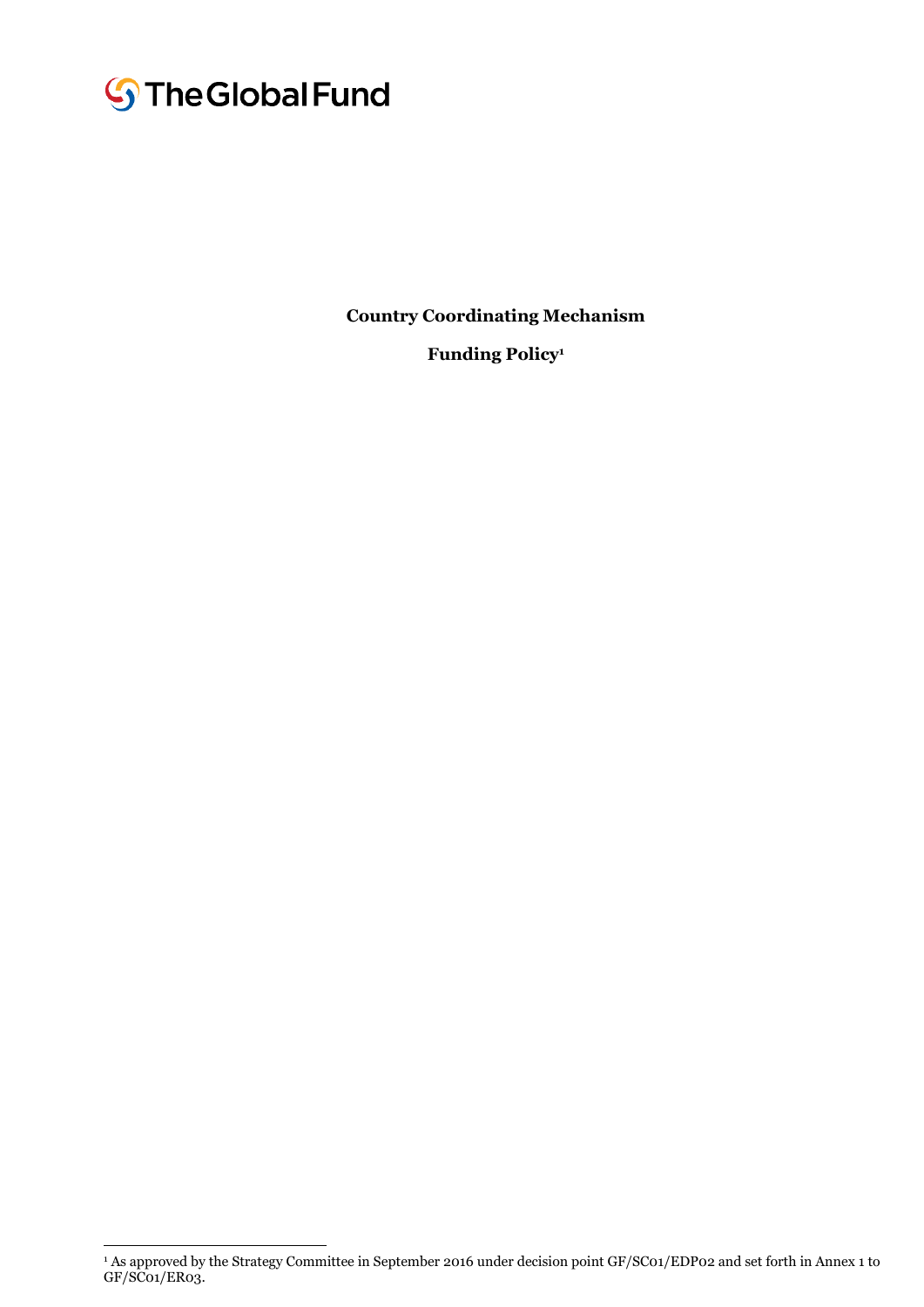## **Country Coordinating Mechanism (CCM) <sup>1</sup> Funding Policy as of 2016**

#### **Overview of CCM Funding**

- 1. The purpose of the CCM Funding Policy is to enable CCMs to meet their intended purpose and role as defined in the "Guidelines and Requirements for Country Coordinating Mechanisms." 2
- 2. The Global Fund recognizes the important role of CCMs in the Global Fund architecture (including their central role in proposal development and submission and grant oversight) as outlined in the Global Fund's Framework Document. In order to fulfill their responsibilities, CCMs inevitably incur administrative costs and may not have the independent resources to cover these costs.
- 3. The Global Fund has established a separate pool of funds to finance CCM costs through a direct line item in the Secretariat's budget. CCMs may not draw directly from approved grant funds to support CCM costs.
- 4. The CCM Funding Policy will be administered by the Secretariat under the oversight of the Strategy Committee.

### **Parameters for CCM Funding**

- 5. CCMs (or other national bodies that meet the minimum CCM eligibility requirements and have taken on the role and function of the CCM) may receive funding as long as there is at least one active grant under implementation. A grant is considered active from the approval of a funding proposal through to the end of grant closure.
- 6. CCM funding requests will cover eligible costs for a three-year period. For amounts exceeding US\$ 300,000 per three-year period, the CCM must demonstrate that it has mobilized 20% of the amount exceeding US\$ 300,000 from sources other than the Global Fund for the same CCM budget period.
- 7. Funding requests may be submitted every three years. There is no limit to the number of times that a CCM may apply for funding.
- 8. The period covered by a new funding request shall not overlap with periods for which the Global Fund is already providing CCM funding support.

<sup>1</sup>For the purposes of this policy, the term Country Coordinating Mechanisms or "CCMs" includes regional CCMs and sub-CCMs. Regional Coordinating Mechanisms ("RCMs") and Sub-CCMs will be treated as separate from the CCM for the country or countries in which they operate for the purposes of applying for, receiving and using CCM funding.

<sup>2</sup> As approved under GF/B23/DP17, and subsequently updated by the Strategy, Investment and Impact Committee under GF/SIIC08/DP04.

Country Coordinating Mechanism (CCM) Funding Policy 1/3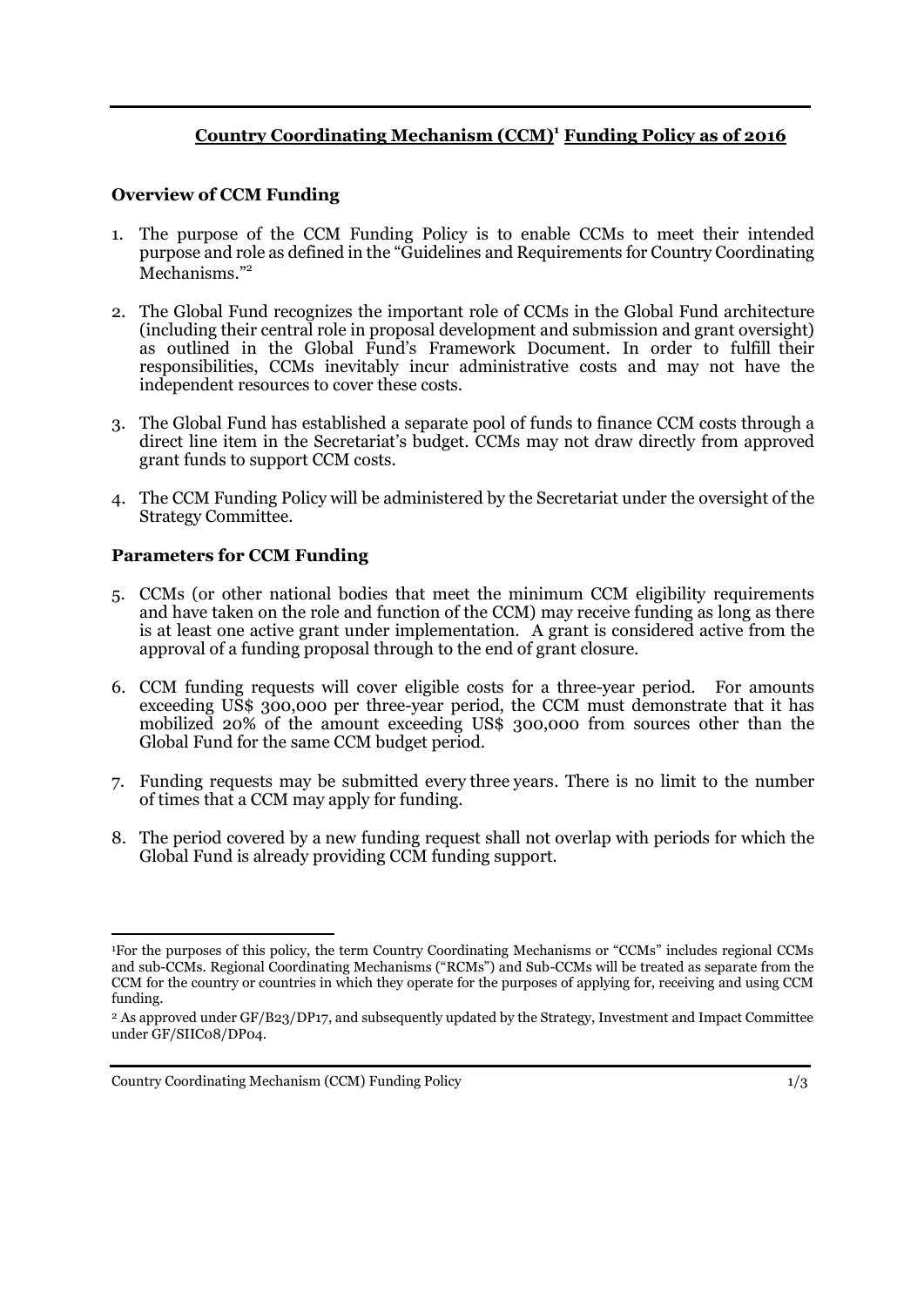- 9. In reviewing a request for CCM funding, the Global Fund Secretariat will take into consideration whether the costs to be supported are consistent with national salary scales and local operating costs.
- 10. CCMs using the CCM funding policy must submit the following documents to the Secretariat:
	- a. As part of the CCM funding application:
		- i. A costed work plan outlining costs to be supported and planned expenditure as part of the application. Items must be classified by cost category, as well as by the following CCM functional areas: oversight, constituency engagement, alignment with country structures and processes, capacity building, other.
		- ii. A Performance Framework consistent with the work plan, and including defined activities and performance targets measurable using the CCM Eligibility Requirements and related Minimum Standards indicators provided by the Global Fund Secretariat.
		- iii. Supporting documentation for the funding request (including but not limited to proof of endorsement of the funding request application by all CCM members, CCM Secretariat staff terms of reference and recruitment procedures, and an updated list of CCM members in the Contacts Management System).
	- b. During implementation, and no later than one month after completion of each year of the funding period, the CCM is required to submit the following documents:
		- i. A progress update describing (1) results achieved against intended targets; (2) expenditures incurred (broken down by cost category)
		- ii. And a performance report including an analysis of any variance between budgeted and actual expenditures.
		- iii. Where applicable, a report on co-payment(s) showing evidence that the pledged amount has been made available to the CCM. Such evidence of copayment will determine funding level by the Global Fund.
- 11. The Secretariat may request the CCM to complete the CCM Eligibility and Performance Self-Assessment as necessary.
- 12. Eligible costs may include the following items:
	- a. **Salary of CCM secretariat staff**. CCM funding shall not be used for the salary of CCM members.
	- b. **CCM consultancy fees.** Consultancy fees may be used for technical support for core CCM functions such as civil society participation, program oversight and alignment with other national bodies. CCM funding cannot be used for hiring consultants to write proposals for Global Fund financing. Terms of reference for consultants hired by the CCM must include a specific clause prohibiting the writing of proposals by the consultant hired.
	- c. **Office expenses** including rent, equipment and supplies, excluding vehicle purchase or long term lease.
	- d. **CCM meeting expenses**, including travel costs for members (and nonmembers invited by the CCM) to attend CCM meetings and/or oversight visits.

Country Coordinating Mechanism (CCM) Funding Policy 2/3